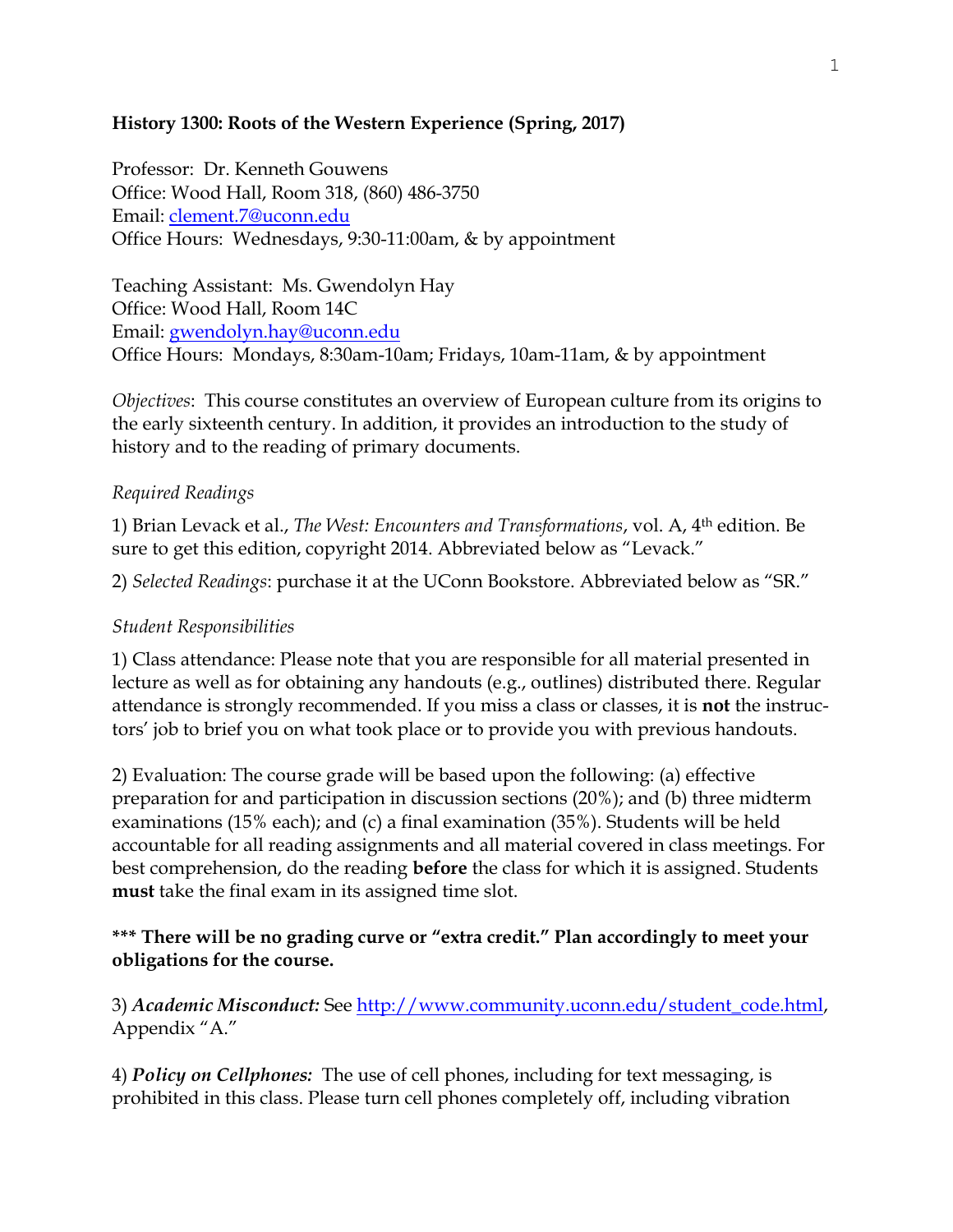setting, and put them away. It is disturbing to the entire class — and disrespectful to the instructor — when students get up during class to receive phone calls or when they are text-messaging during lecture. If you have a particular emergency, please inform the instructor before class that you are expecting a call, set the phone to "vibrate," and quietly leave the room before responding to the call.

5) *Laptop Use:* Strictly prohibited. Recent research has shown that even for those students who resist the temptation to multitask when taking notes, the use of laptops "results in shallower processing." See Pam A. Mueller and Daniel M. Oppenheimer, "The Pen is Mightier than the Keyboard: Advantages of Longhand Over Laptop Note Taking," *Psychological Science* 25:6 (June 2014): 1159-1168. Students with a documented medical need for using a laptop in class may do so in the front row.

6) *Recording Devices:* Students who either need or wish to record the lectures are asked to submit a request in writing to the instructor via email, stating their reasons for doing so. This applies only to audio recording. Video recording will not be permitted under any circumstances.

7) *Responses to E-mails:* It is a privilege rather than a right to receive rapid responses to queries sent via email. Emails sent Wednesday evening through Sunday may not be answered until Monday.

8) *Trigger Warnings***:** In keeping with AAUP policy, we do not issue trigger warnings in this class. For further details see [https://www.aaup.org/report/trigger-warnings.](https://www.aaup.org/report/trigger-warnings) See also the report of the University of Chicago's Committee on Freedom of Expression: [https://provost.uchicago.edu/sites/default/files/documents/reports/FOECommittee](https://provost.uchicago.edu/sites/default/files/documents/reports/FOECommitteeReport.pdf) [Report.pdf](https://provost.uchicago.edu/sites/default/files/documents/reports/FOECommitteeReport.pdf)

| Date             | Subject                                              | Readings               |
|------------------|------------------------------------------------------|------------------------|
| Jan. $18 \, (W)$ | Early Civilization in the<br><b>Fertile Crescent</b> | Levack, 1-28           |
| Discussion:      | Two flood narratives                                 | SR II & III (Gen. 6-9) |
| Jan. 23 $(M)$    | <b>Ancient Egypt</b>                                 | Levack, 29-55          |
| Jan. $25 \, (W)$ | The Hebrews and Judaism                              | Levack, 55-77          |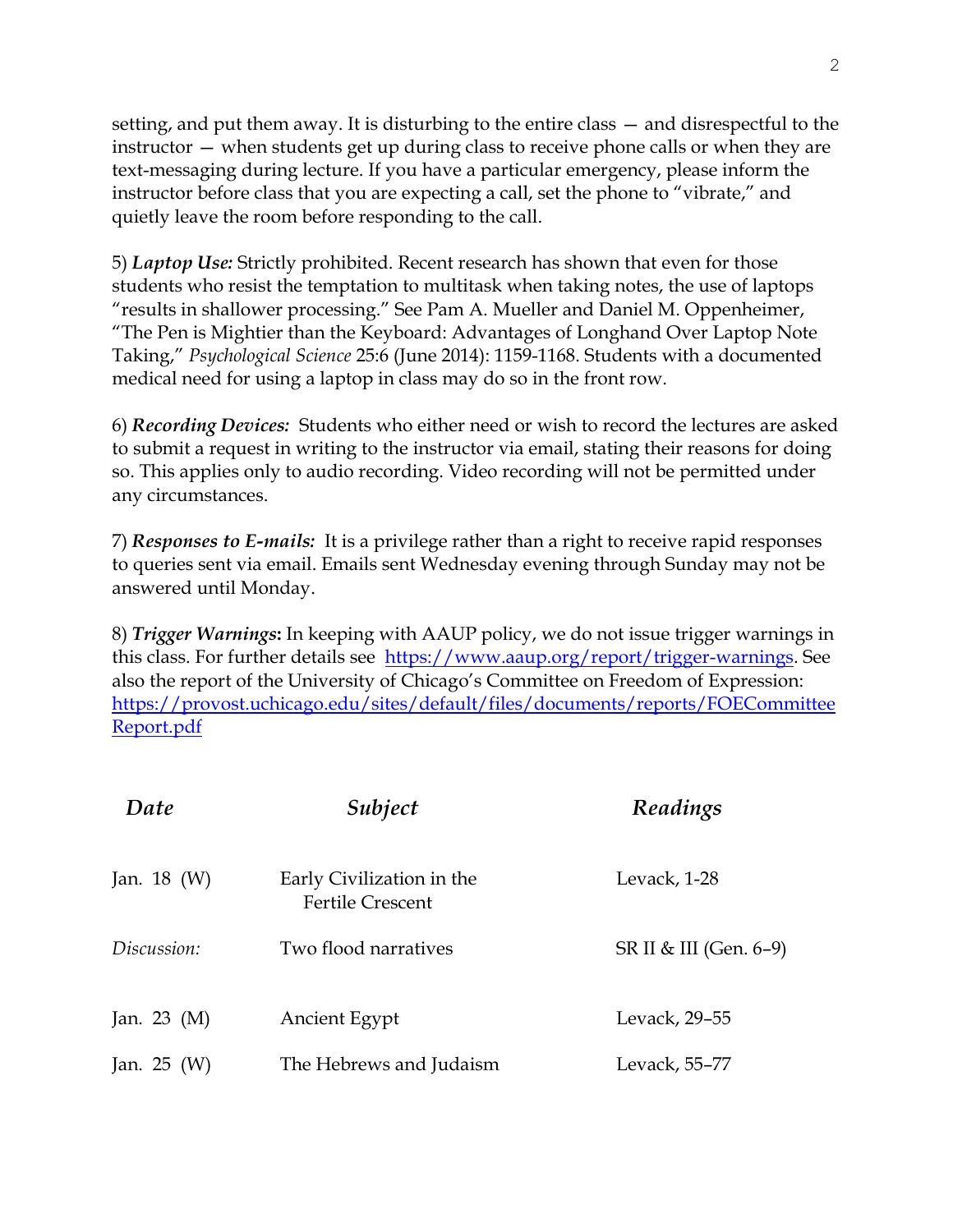| Discussion:      | <b>Hebrew Scriptures</b>              | SR III (Gen. 1-5, 21)                   |
|------------------|---------------------------------------|-----------------------------------------|
| Jan. $30 \, (M)$ | The Origins of Democracy<br>in Athens | Levack, 78-86                           |
| Feb. $1(W)$      | The Greco-Persian Wars                | Levack, 87-93                           |
| Discussion:      | Herodotus on the Battle of Salamis    | SR I                                    |
| Feb. $6 \, (M)$  | Golden-Age Athens                     | Levack, 93-110                          |
| Feb. $8$ (W)     | The Peloponnesian War                 |                                         |
| Discussion:      | Thucydides on Cultural Decline        | SR IV                                   |
| Feb. $13 \ (M)$  | <b>First Midterm Examination</b>      |                                         |
| Feb. 15 (W)      | Presocratics, Sophists, & Plato       |                                         |
| Discussion:      | Plato's Republic                      | SR V                                    |
| Feb. $20 \, (M)$ | Aristotle                             |                                         |
| Feb. $22 \, (W)$ | The Hellenistic World                 | Levack, 111-37                          |
| Discussion:      | Aristotle, Nicomachean Ethics         | SR VI                                   |
| Feb. 27 (M)      | The Roman Republic                    | Levack, 138–68                          |
| Mar. $1 (W)$     | Augustus & Early Roman Empire         | Levack, 169-200;<br>SR VIII (Suetonius) |
| Discussion:      | Cicero & Seneca on the Good Life      | SR VII                                  |
| Mar. $6 \ (M)$   | The Rise of Christianity              | -----                                   |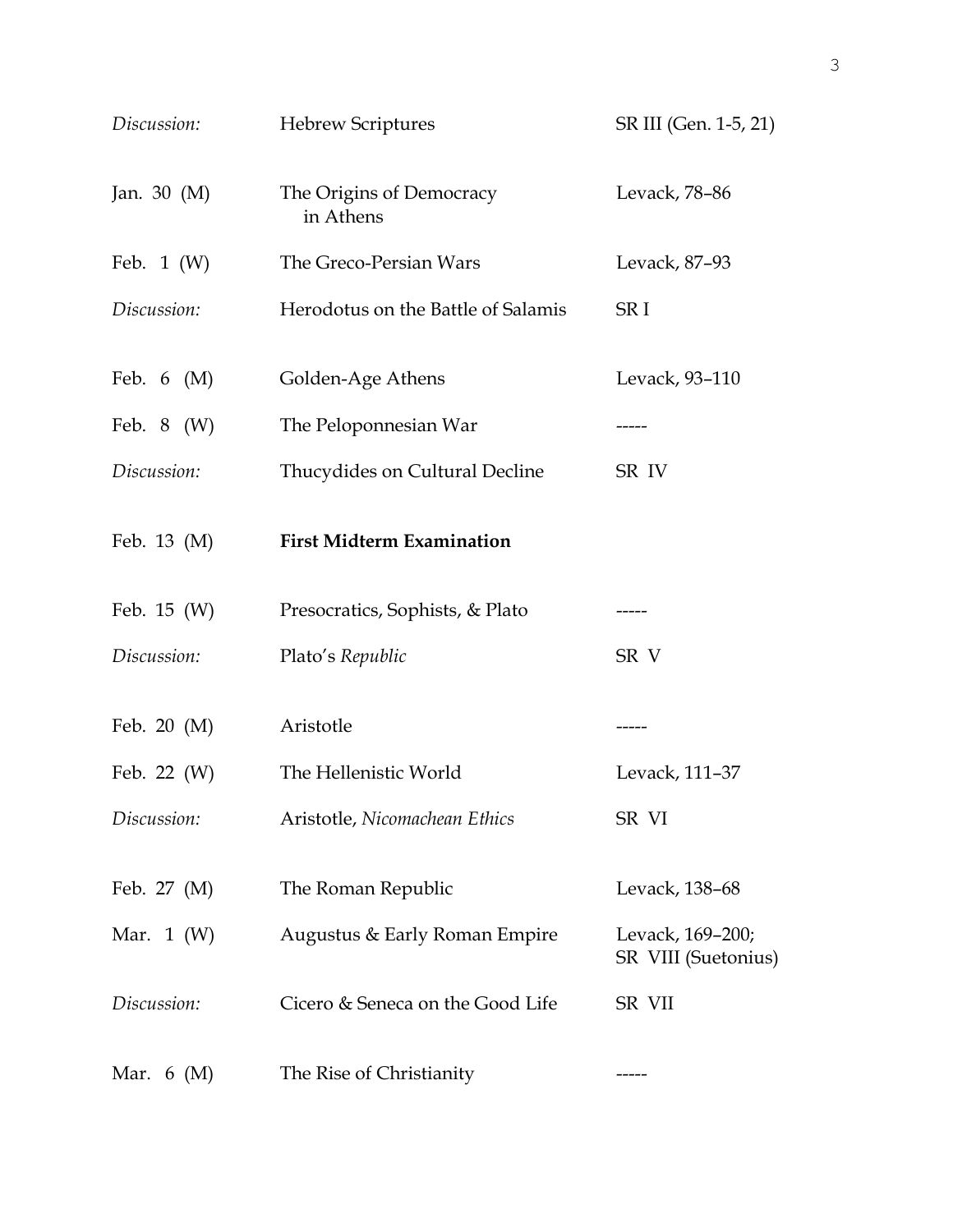| Mar. $8 \ (W)$ | <b>Second Midterm Examination</b>                      |                                      |
|----------------|--------------------------------------------------------|--------------------------------------|
| Discussion:    | The Gospel According to Mark                           | SR IX                                |
|                | [Mar. 13 & 15: Spring Break; classes will not meet]    |                                      |
| Mar. 20 $(M)$  | Why did Rome fall? (if it fell)                        | Levack, 201-31                       |
| Mar. 22 (W)    | Byzantines & Muslims                                   | Levack, 232-61                       |
| Discussion:    | Augustine                                              | SR <sub>X</sub>                      |
| Mar. 27 (M)    | Rise & Fall of the Carolingians                        | Levack, 262-95                       |
| Mar. 29 $(W)$  | The High Middle Ages                                   | Levack, 296-327;<br>SR XI (Crusades) |
| Discussion:    | Dhuoda's advice to her son                             | SR XII                               |
| Apr. 3 (M)     | Crises of the Fourteenth Century                       | Levack, 328-51                       |
| Apr. $5 \ (W)$ | The Italian Renaissance I                              |                                      |
| Discussion:    | Bruni on Florence's Historic Role                      | <b>SR XIII</b>                       |
| Apr. 10 (M)    | <b>Third Midterm Examination</b>                       |                                      |
| Apr. 12 (W)    | The Italian Renaissance II                             | XIX                                  |
| Discussion:    | Valla on the Donation of Constantine                   | SR XIV                               |
| Apr. 17 (M)    | The Crisis of Italy and the<br>Ascendancy of the North |                                      |
| Apr. 19 (W)    | Machiavelli on Politics & History                      |                                      |